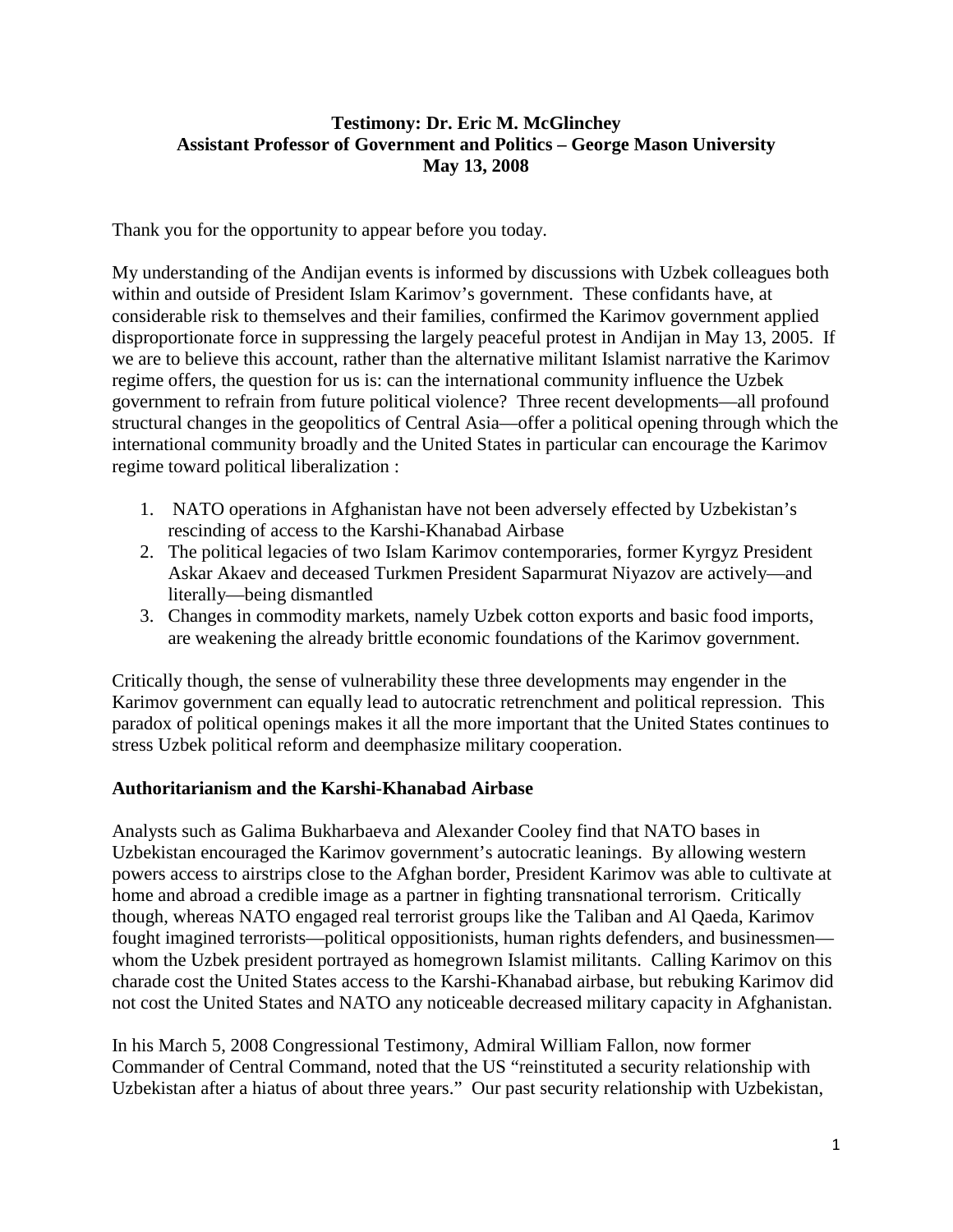albeit short-lived, suggests that maintaining the opposite strategy, that is deemphasizing military relations with the Karimov government, may prove more fruitful to Uzbek political reform while, concomitantly, presenting no limitation to US strategic interests in the region. This relationship between military bases and Uzbek autocracy is a question Congress might address as it considers confirmation of the next Commander of US Central Command.

## **Fading Political Legacies**

The Class of 1991—the cohort of five Central Asian leaders who became presidents of independent states following the Soviet collapse—has only two members still in power. Since the 2005 Andijan bloodshed, Uzbek President Karimov has watched the legacies of his Kyrgyz and Turkmen counterparts, Presidents Akaev and Niyazov, fade as successor governments build new legitimacy by rejecting old leaders. At the same time, Karimov has witnessed the comparative success of Yeltsin and Putin's well-choreographed leadership successions. Should the Uzbek president now be considering his own legacy, he likely is more attentive today to potential exit strategies than he was three years earlier.

Robust US political engagement with Uzbekistan at a time when President Karimov is casting a questioning eye toward political (im)mortality can positively influence the nature of potential successor regimes. Even carefully picked successors strike out on new paths. And just as we can imagine Russia's new president, Dmitry Medvedev, pursuing warmer relations with Washington while still celebrating his mentor, so too might Uzbekistan's next president reach out to the west while publicly honoring Karimov's legacy.

## **Challenging Commodity Markets**

The Uzbek government, similar to governments in other developing countries, is vulnerable to the global trend of rising commodity prices. The Andijan protests themselves were motivated in part by public frustration over mounting food and energy costs. Price inflation is not the only commodity challenge the Uzbek government must confront. The Karimov regime's most reliable hard currency source—cotton exports—is also encountering challenges on the global market. Uzbekistan is the world's second largest exporter of cotton. Problematically for this one-billion-dollar-a-year state-controlled export, though, recent media reports exposing the widespread use of child labor in the Uzbek cotton industry have sparked a growing boycott of Uzbek cotton. Retailers and clothing manufactures that have pledged not to source Uzbek cotton include: H&M, Gap, Tesco, Marks and Spencer, Debenhams, Marimekko and Krenholm. This duel challenge of more expensive food imports and less secure cotton exports suggests that the Karimov government cannot remain a political island while embedded in the global economy.

Challenging commodity markets, insecure political legacies and new geopolitical realities are all structural reasons why the United States might find increasing influence with the Karimov regime. These structural changes, however, do not guarantee greater US influence. Perceptions of vulnerability can just as easily spark renewed repression as they can political reform in autocratic states. Since Andijan several of Uzbekistan's brightest and bravest political reformers have been silenced. In May 2007 Umida Niyazova, a prominent journalist and human rights